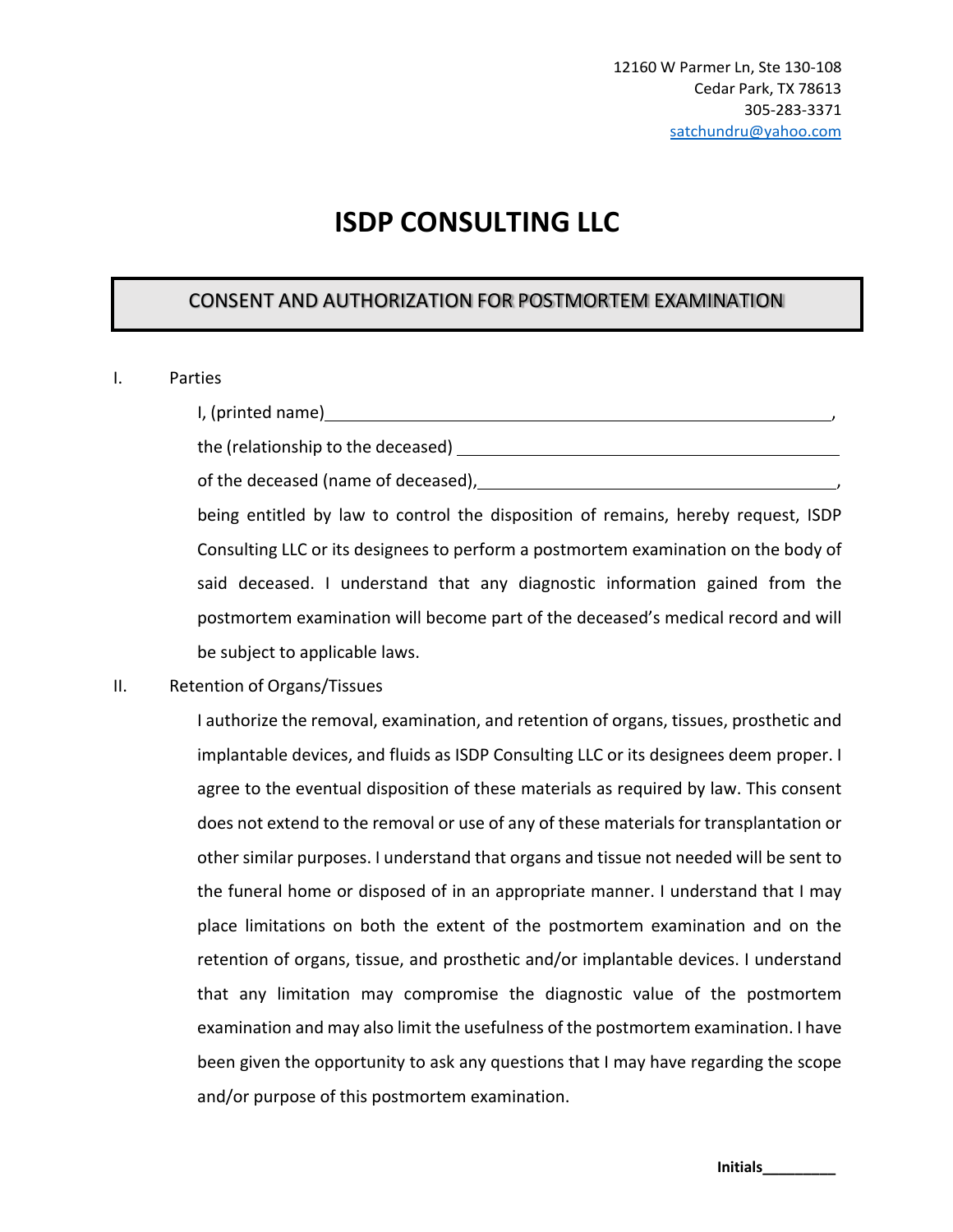### III. Limitations

 $\bigcup$  None. Permission is granted for a complete postmortem examination, with removal, examination, and retention of materials as ISDP Consulting LLC or its designees deem proper for the purposes set forth above, and for disposition of such material as ISDP Consulting LLC or its designee determines is appropriate.

 $\bigcup$  Permission is granted for a postmortem examination with the following limitations and conditions (specify):

Signature of person authorizing autopsy Date Date

Printed name of person authorizing autopsy

Signature of witness **Date** 

Printed name of witness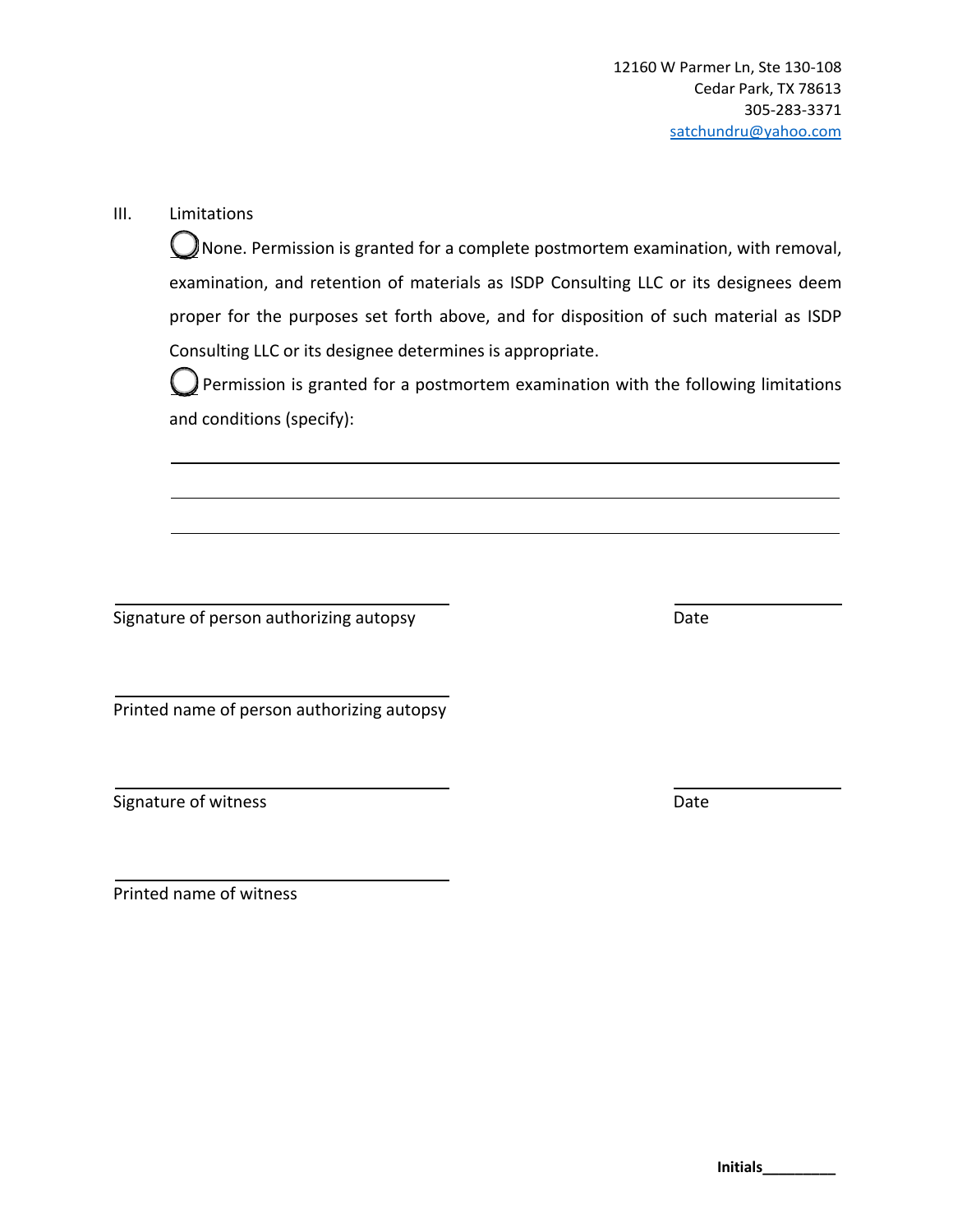#### IV. Indemnity and Release Agreement

The undersigned, individually and as a representative of Decedent's family, hereby agrees to indemnify and hold ISDP Consulting LLC and its designees harmless from any and all claims, losses, cost, damages, expenses and liabilities (including, but not limited to, reasonable attorney's fees) directly resulting from the postmortem examination performed. The indemnity set forth herein specifically includes any claim, suit, action or proceeding which may be initiated by a third party against ISDP Consulting LLC or its designees. This indemnity is binding upon the successors, assigns, heirs, and principals of the undersigned. The undersigned has had an opportunity to review and consider this Indemnity and Release and to discuss this document with the advisors of the undersigned. The undersigned executes this Indemnity and Release voluntarily for the purposes set forth herein.

IN WITNESS WHEREOF, the undersigned has executed this Indemnity and Release this

day of , .

Signature

Printed name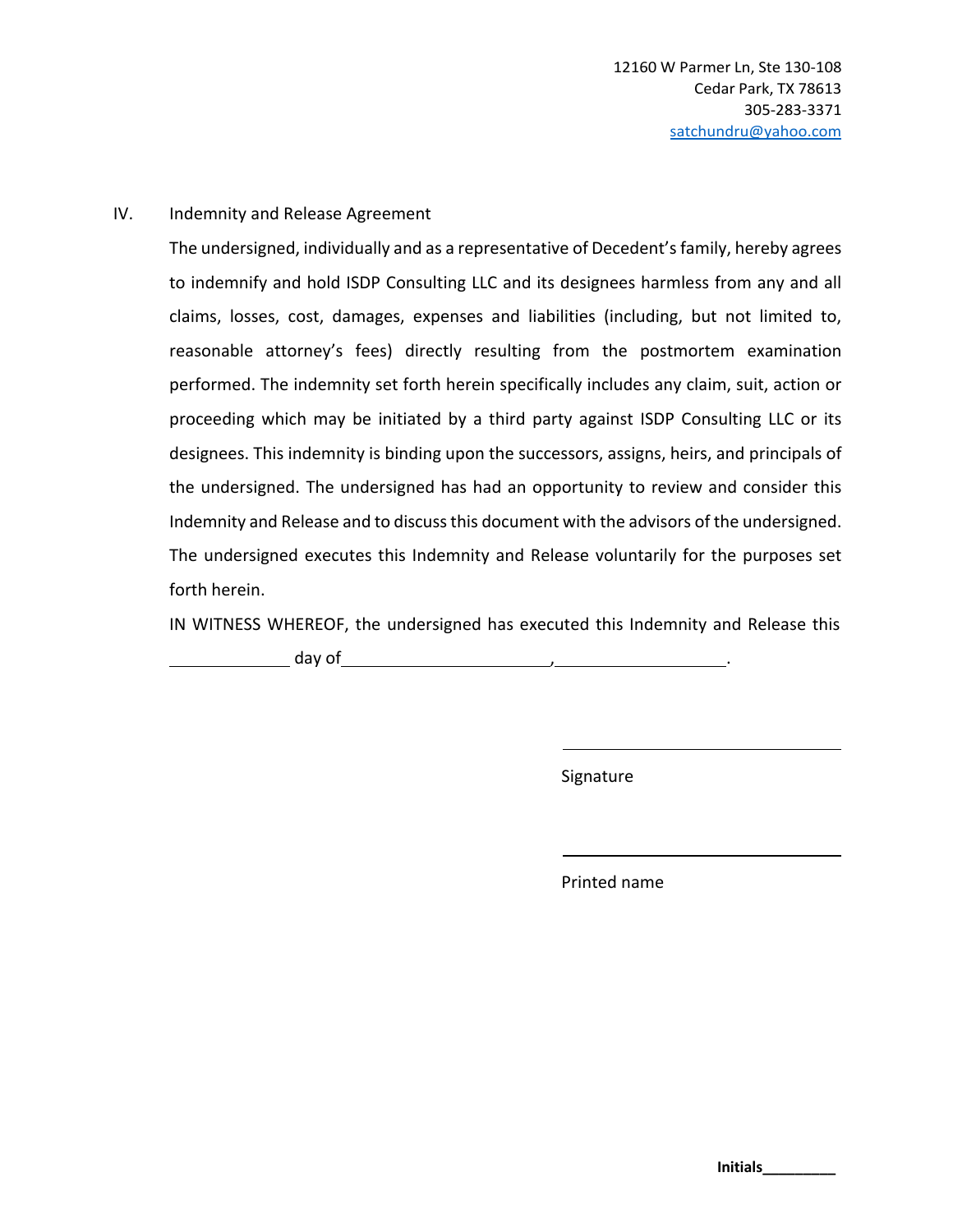# DECEDENT INFORMATION

| ,我们也不会有什么。""我们的人,我们也不会有什么?""我们的人,我们也不会有什么?""我们的人,我们也不会有什么?""我们的人,我们也不会有什么?""我们的人 |  |  |  |  |  |  |
|----------------------------------------------------------------------------------|--|--|--|--|--|--|
|                                                                                  |  |  |  |  |  |  |
|                                                                                  |  |  |  |  |  |  |
| ,我们也不会有什么。""我们的人,我们也不会有什么?""我们的人,我们也不会有什么?""我们的人,我们也不会有什么?""我们的人,我们也不会有什么?""我们的人 |  |  |  |  |  |  |
|                                                                                  |  |  |  |  |  |  |
|                                                                                  |  |  |  |  |  |  |
|                                                                                  |  |  |  |  |  |  |
|                                                                                  |  |  |  |  |  |  |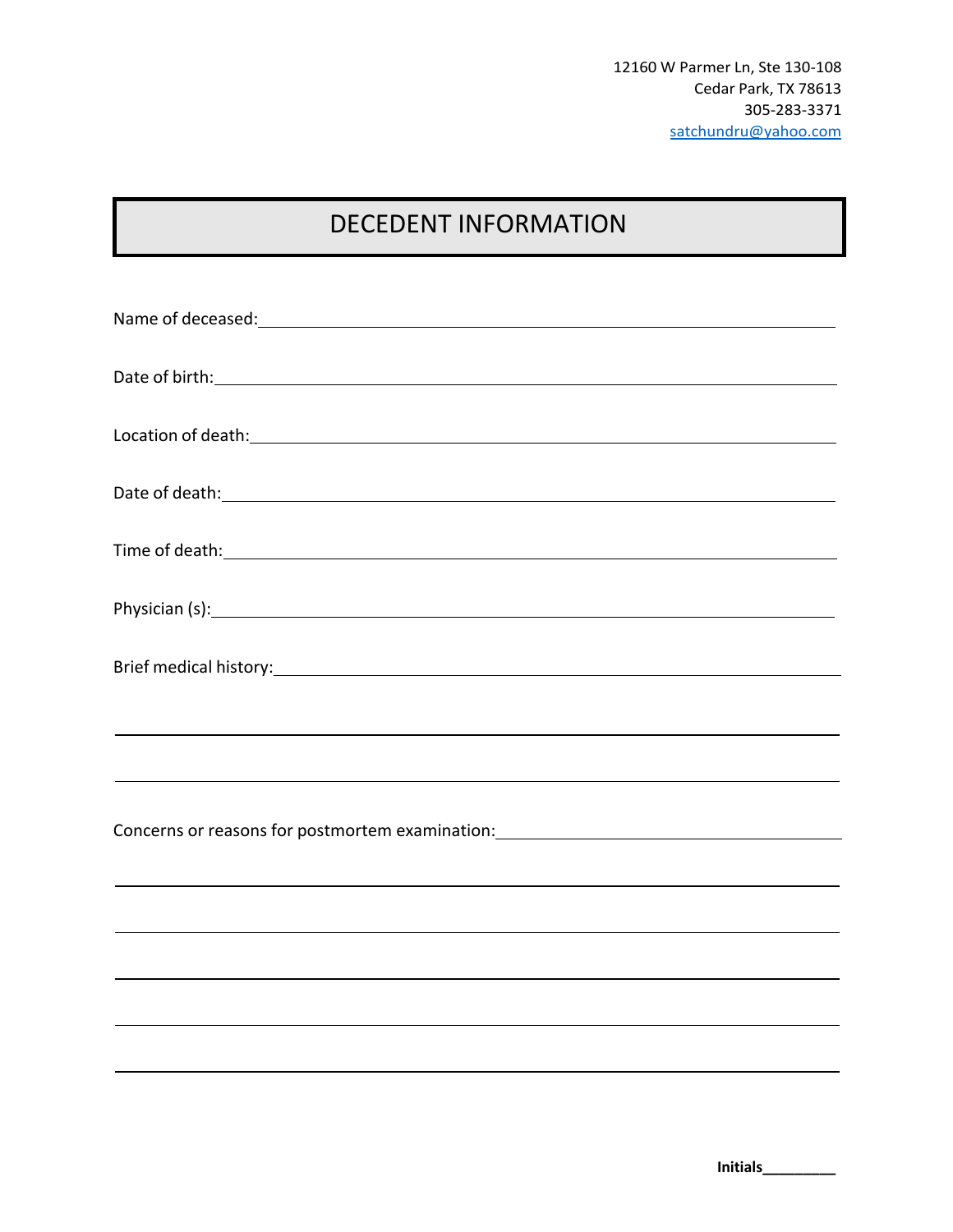## PLEASE INCLUDE ANY ADDITIONAL INFORMATION HERE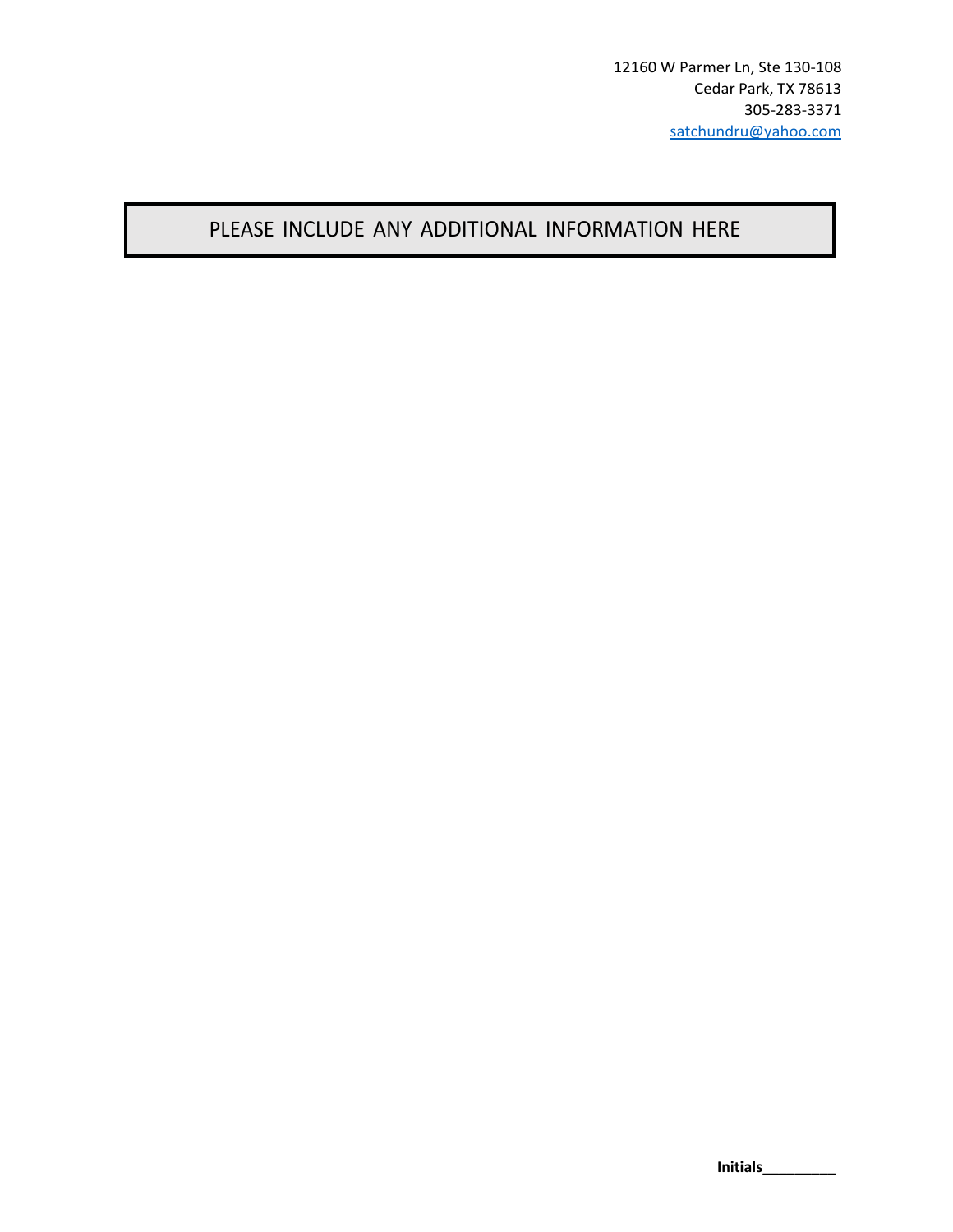12160 W Parmer Ln, Ste 130-108 Cedar Park, TX 78613 305-283-3371 satchundru@yahoo.com

## FUNERAL HOME INFORMATION

Funeral Home:\_\_\_\_\_\_\_\_\_\_\_\_\_\_\_\_\_\_\_\_\_\_\_\_\_\_\_\_\_\_\_\_\_\_\_\_\_\_\_\_\_\_\_\_\_\_\_\_\_\_\_\_\_\_\_\_\_\_\_\_\_\_\_

Funeral Home Address:\_\_\_\_\_\_\_\_\_\_\_\_\_\_\_\_\_\_\_\_\_\_\_\_\_\_\_\_\_\_\_\_\_\_\_\_\_\_\_\_\_\_\_\_\_\_\_\_\_\_\_\_\_\_\_\_

Funeral Home Phone Number:\_\_\_\_\_\_\_\_\_\_\_\_\_\_\_\_\_\_\_\_\_\_\_\_\_\_\_\_\_\_\_\_\_\_\_\_\_\_\_\_\_\_\_\_\_\_\_\_\_\_

Funeral Home Contact Person:\_\_\_\_\_\_\_\_\_\_\_\_\_\_\_\_\_\_\_\_\_\_\_\_\_\_\_\_\_\_\_\_\_\_\_\_\_\_\_\_\_\_\_\_\_\_\_\_\_\_

| Initials |  |  |  |  |  |
|----------|--|--|--|--|--|
|          |  |  |  |  |  |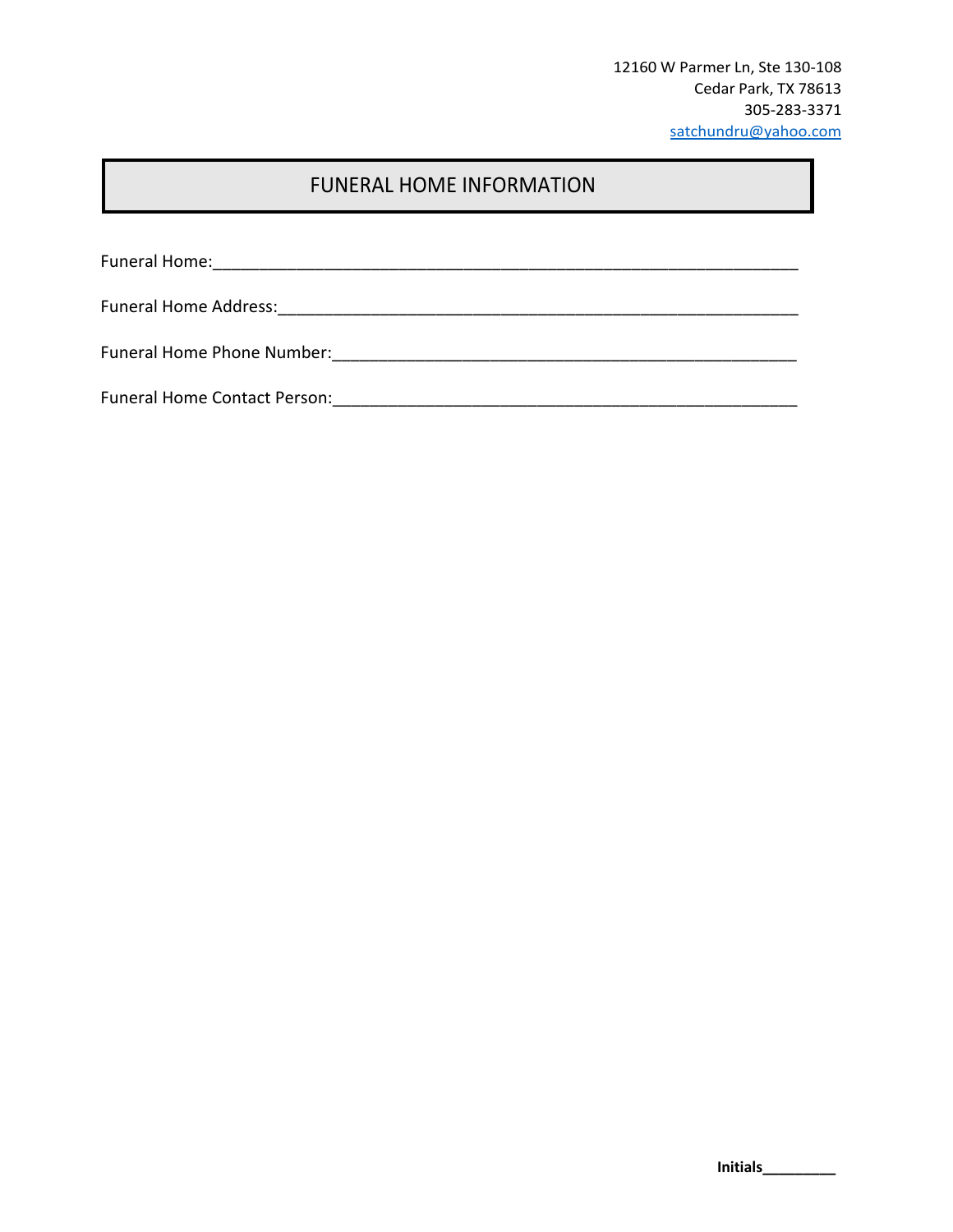## POSTMORTEM EXAMINATION REPORT CONTACT INFORMATION

| Name: Name and the second state of the second state of the second state of the second state of the second state of the second state of the second state of the second state of the second state of the second state of the sec |  |
|--------------------------------------------------------------------------------------------------------------------------------------------------------------------------------------------------------------------------------|--|
|                                                                                                                                                                                                                                |  |
|                                                                                                                                                                                                                                |  |
|                                                                                                                                                                                                                                |  |
|                                                                                                                                                                                                                                |  |
| Phone: Note: 2008 and 2008 and 2008 and 2008 and 2008 and 2008 and 2008 and 2008 and 2008 and 2008 and 2008 and 2008 and 2008 and 2008 and 2008 and 2008 and 2008 and 2008 and 2008 and 2008 and 2008 and 2008 and 2008 and 20 |  |
|                                                                                                                                                                                                                                |  |